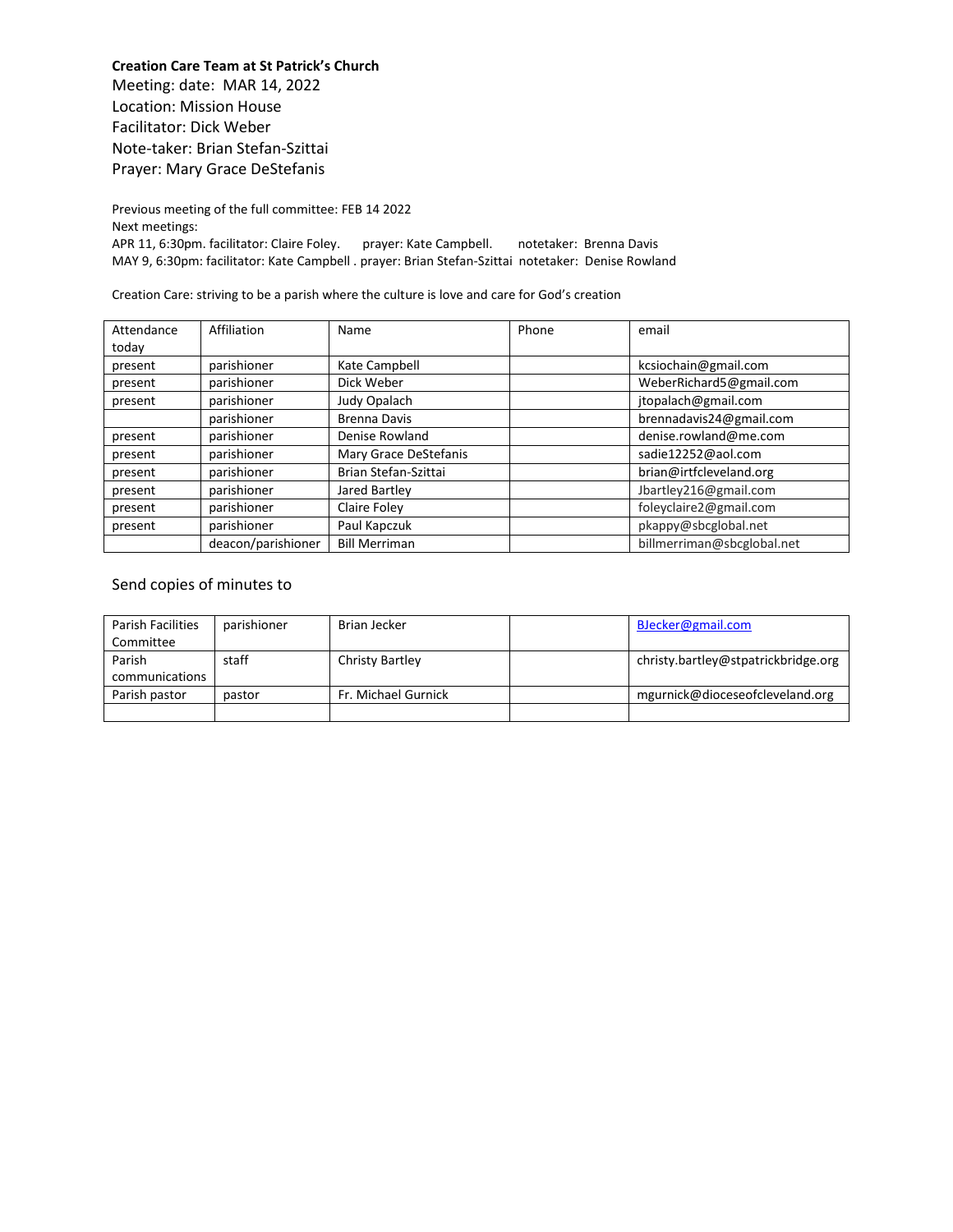# **St Pat's Creation Care - MINUTES – March 14, 2022**

1- Opening prayer .

Mary Grace. Chinook Psalter. The Garden is rich with diversity with plants of 100 species….

2- Minutes from last meeting, were emailed by Claire. All accepted the minutes

## OLD BUSINESS

3- Stormwater diversion NEORSD grant – what are the next steps? Committee: Jared, Dick, Brenna -will set timeline working backward from when the grant is due -Jared will ask Fr Gurnick for tips on landscape architechts -will find a design architect by our meeting on May 9

4- Parish facilities committee

Judy and Jared , by invitation from Fr Gurnick, met with a team of people, including Parish Facilities, to envision the grounds in the future

a) Victory Knoll grants; deadline May 5

\$1,000- \$75,000

Kateri Garden Committee: Paul, Claire, Brenna

-Judy is taking a 6-week course with Western Land Conservancy learning about pollinator gardens from people who are naturalists and landscapers. If we receive a grant, perhaps we could hire one of her cohort to design a garden for St Pat's

-Judy will write a draft of an application, run it by the Kateri Garden Committee, and bring it to our meeting April 11

-will integrate both Kateri Garden and pollinator highway ideas into the grant

-Brian will ask neighbors on Whitman Ave (Craig Hoffman and Allen Harris) about their membership in the national pollinator highway program

b) St Pat's Grounds Visioning

-we can make a blueprint to show visually what we are thinking with suggested locations for Kateri Garden, pollinator garden, storm water diversion, etc; **Paul, who is an architecht, might be able to** assist in drawing up a blueprint.

-Kateri Garden Committee will bring a draft blueprint to our meeting May 9

-Jared will ask Brian Jecker to invite Jared and Judy to upcoming meetings of the Facilities Committee to keep the conversation going

5- Communications with Fr Gurnick

-after Fr Gurnick attended our monthly meeting Feb 14, he suggested coming every other month. He is welcome anytime. We realize that April 11 will be difficult because it's during Holy Week. Perhaps he can rejoin us on May 9

-we would like to email the minutes of meetings to Fr Gurnick, and ask if there can be a place on the stpatrickbridge.org/creation-care webpage to archive them

6- West Side Creation Care Team (WSCCT)

-West Side Creation Care (St Pat's, Calvary Reformed, St Paul's UCC, St Malachi, St Christopher-Rocky River; other churches are welcome to join) has been meeting the third Wednesday at 7pm for many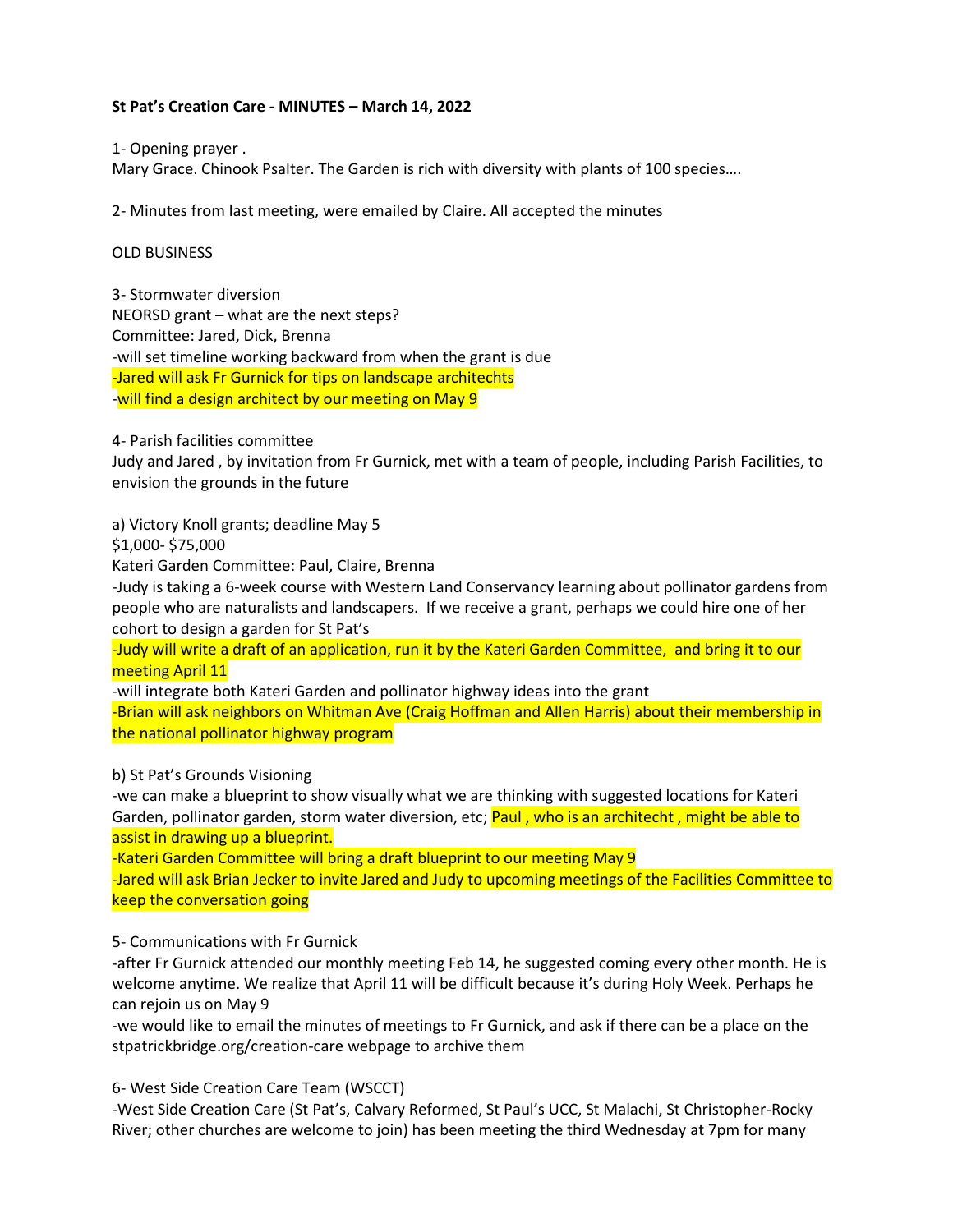years. Bill Merriman and Brian used to regularly represent St Pat's. It would be nice for more St Pat's Creation Care people to get to know folks in the other parishes. -we'll keep a running schedule of reps from St Pat's Creation Care to the WSCCT meetings Jan 19 – Brian Feb 16 – Dick March 16 – Dick April 20 - Mary Grace May 18 - ? June 15 - ?

#### NEW BUSINESS

7- Distribution of Lenten Calendars

-Creation Care Lenten Reflection Calendars are on the website, are highlighted each week in the printed bulletin and in the e-news.

-printed versions of the calendars are in the church. We would like to distribute them after Mass one weekend during Lent

Saturday, March 19 4:30pm Mass: Denise, Mary Grace, Paul

Sunday, March 20 8:30am : Brian, Jared 11am: Kate, Judy, Dick

#### 8- Litter Pilgrimages

-there is (or soon will be) a button on the webpage stpatrickbridge.org/creation-care that says "this month's litter pilgrimage" with a description of the most recent Litter Pilgrimage March 26: St Malachi is organizing it April 23: St Pat's is organizing it. Prayer: Kate. Logistics/Route: Bill, Brian. Equipment: Mary Grace. Recycling tutorial: Mary Grace May 21: Calvary Reformed Church (date to be confirmed)

Here is the announcement that was submitted to St Pat's e-news

We invite parishioners to join us in preparing our hearts and our earth for the burst of new life to come forth this spring. Resurrection. As our gift to this neighborhood, let us work to renew our land and protect our waterways. Share an hour or so of your time on **Saturday, March 26** to pick up trash and recyclables in a designated area between St Malachi and the river. Meet at 10am in the St. Malachi parking lot (behind the church) for opening prayer. We'll clean up the streets (trash and recyclables) going down the hill to the Flats. Back at St Malachi for closing prayer at 11:45. Bags and gloves provided. Optional: Gather at a nearby restaurant for brunch following litter pick up. [WestSideCreationCare@gmail.com](mailto:WestSideCreationCare@gmail.com)

9- Lament for Creation: a Stations of the Cross organized by West Side Creation Care Team Wed March 23 6:30-7:30pm – hosted by St Pat's . Here is the announcement that was submitted for distribution via St Pat's e-news:

The West Side Creation Care Team invites members of local churches and neighbors to join us in the backyard of St Patrick Mission House (3601 Whitman Ave) for a Stations of the Cross prayer service focused on God's creation. The gathering will be outdoors, social-distanced, and